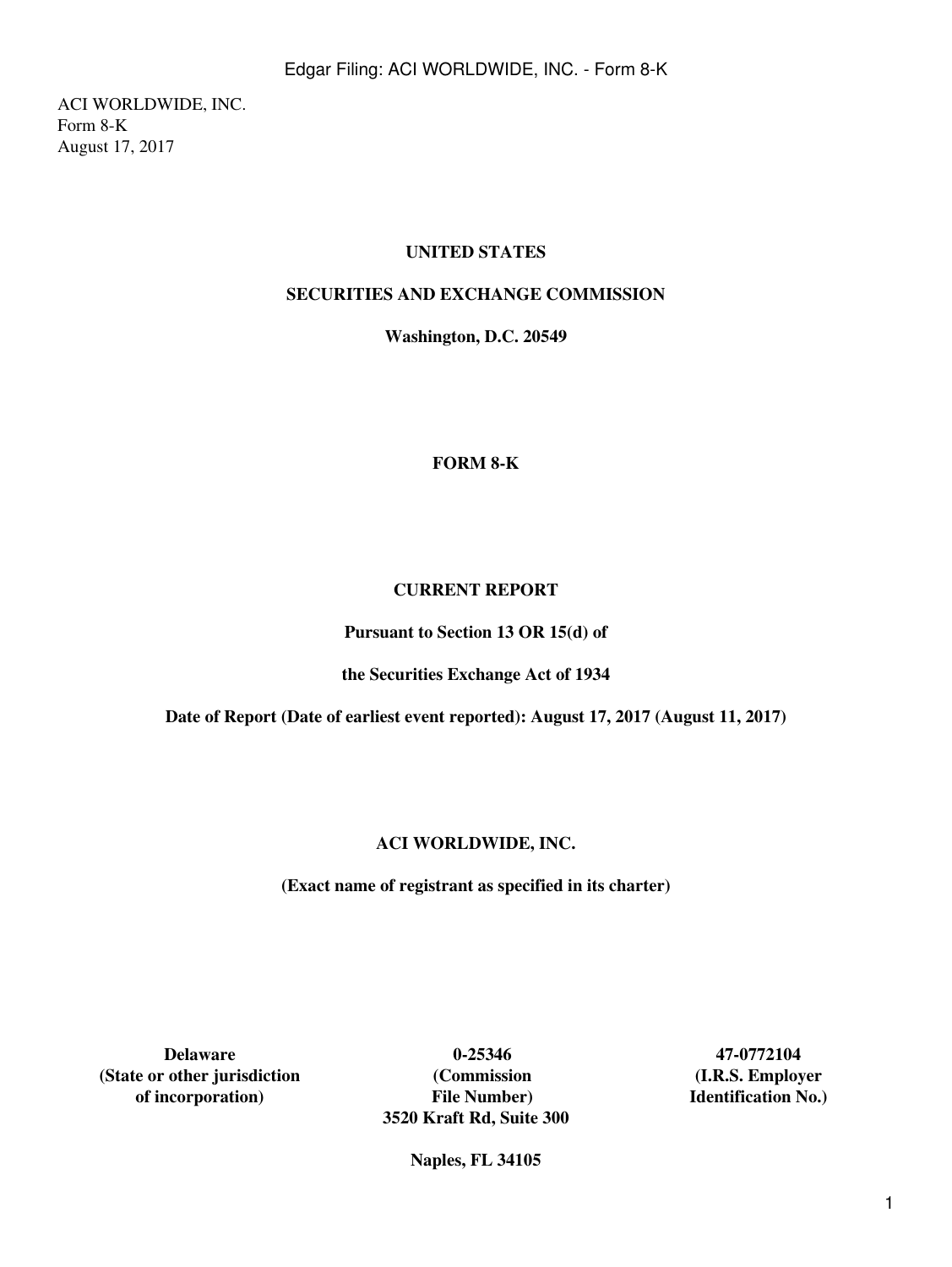#### Edgar Filing: ACI WORLDWIDE, INC. - Form 8-K

## **(Address of principal executive offices) (Zip Code)**

#### **Registrant** s telephone number, including area code: (239) 403-4600

**(Former Name or Former Address, if Changed Since Last Report)**

Check the appropriate box below if the Form 8-K filing is intended to simultaneously satisfy the filing obligation of the registrant under any of the following provisions (see General Instruction A.2. below):

Written communications pursuant to Rule 425 under the Securities Act (17 CFR 230.425)

Soliciting material pursuant to Rule 14a-12 under the Exchange Act (17 CFR 240.14a-12)

Pre-commencement communications pursuant to Rule 14d-2(b) under the Exchange Act (17 CFR 240.14d-2(b))

Pre-commencement communications pursuant to Rule 13e-4(c) under the Exchange Act (17 CFR 240.13e-4(c)) Indicate by check mark whether the registrant is an emerging growth company as defined in Rule 405 under the Securities Act of 1933 (§230.405 of this chapter) or Rule 12b-2 of the Securities Exchange Act of 1934 (§240.12b-2 of this chapter).

Emerging growth company

If an emerging growth company, indicate by check mark if the registrant has elected not to use the extended transition period for complying with any new or revised financial accounting standards provided pursuant to Section 13(a) of the Exchange Act.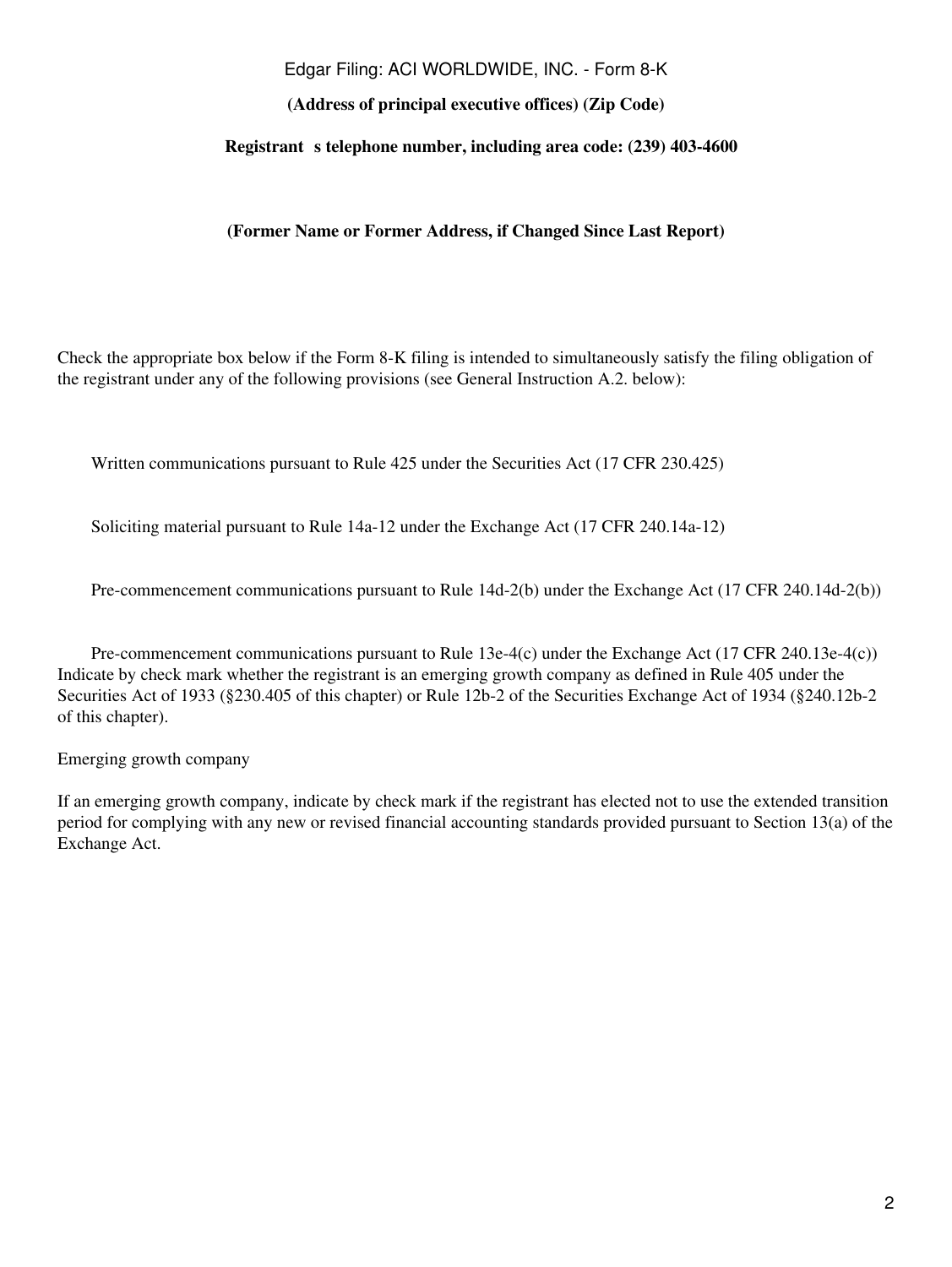## **Item 5.03 Amendments to Articles of Incorporation or Bylaws; Change in Fiscal Year.**

On August 11, 2017, ACI Worldwide, Inc. (the Company) filed a Restated Certificate of Incorporation with the Secretary of State of the State of Delaware, which had the effect of restating the information regarding the Company s registered office and registered agent in Article II of the Companys 2014 Amended and Restated Certificate of Incorporation. The Restated Certificate of Incorporation only restated and integrated, but did not further amend, the provisions of the 2014 Amended and Restated Certificate of Incorporation. The foregoing description of the Restated Certificate of Incorporation is qualified in its entirety by reference to the full text of the Restated Certificate of Incorporation, which is filed as Exhibit 3.1 to this Current Report on Form 8-K and incorporated herein by reference.

## **Item 9.01 Financial Statements and Exhibits.**

(d) Exhibits.

3.1 Restated Certificate of Incorporation of ACI Worldwide, Inc.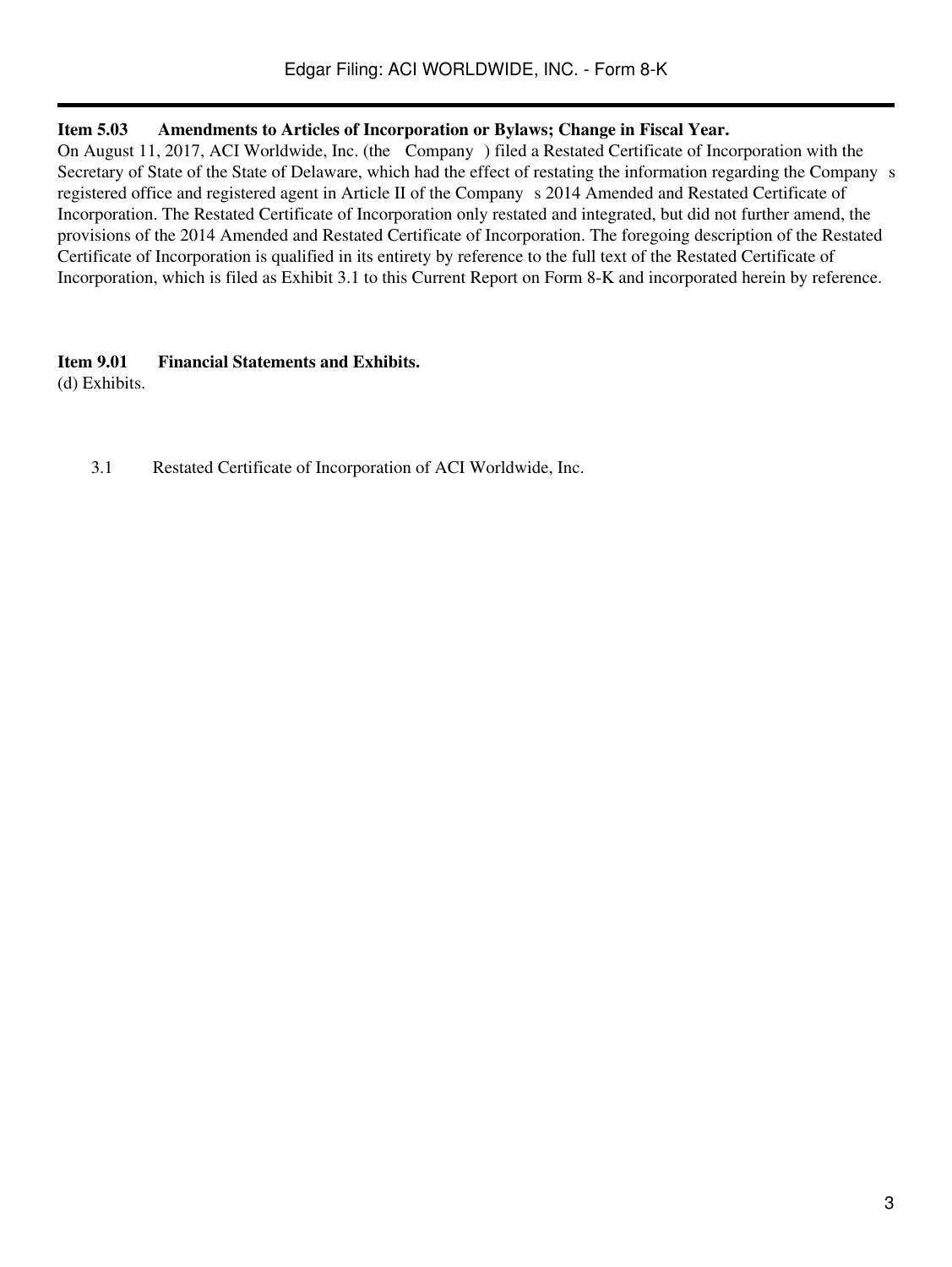## **SIGNATURES**

Pursuant to the requirements of the Securities Exchange Act of 1934, the registrant has duly caused this report to be signed on its behalf by the undersigned hereunto duly authorized.

ACI WORLDWIDE, INC.

Dated: August 17, 2017 By: /s/ Dennis P. Byrnes Dennis P. Byrnes Executive Vice President